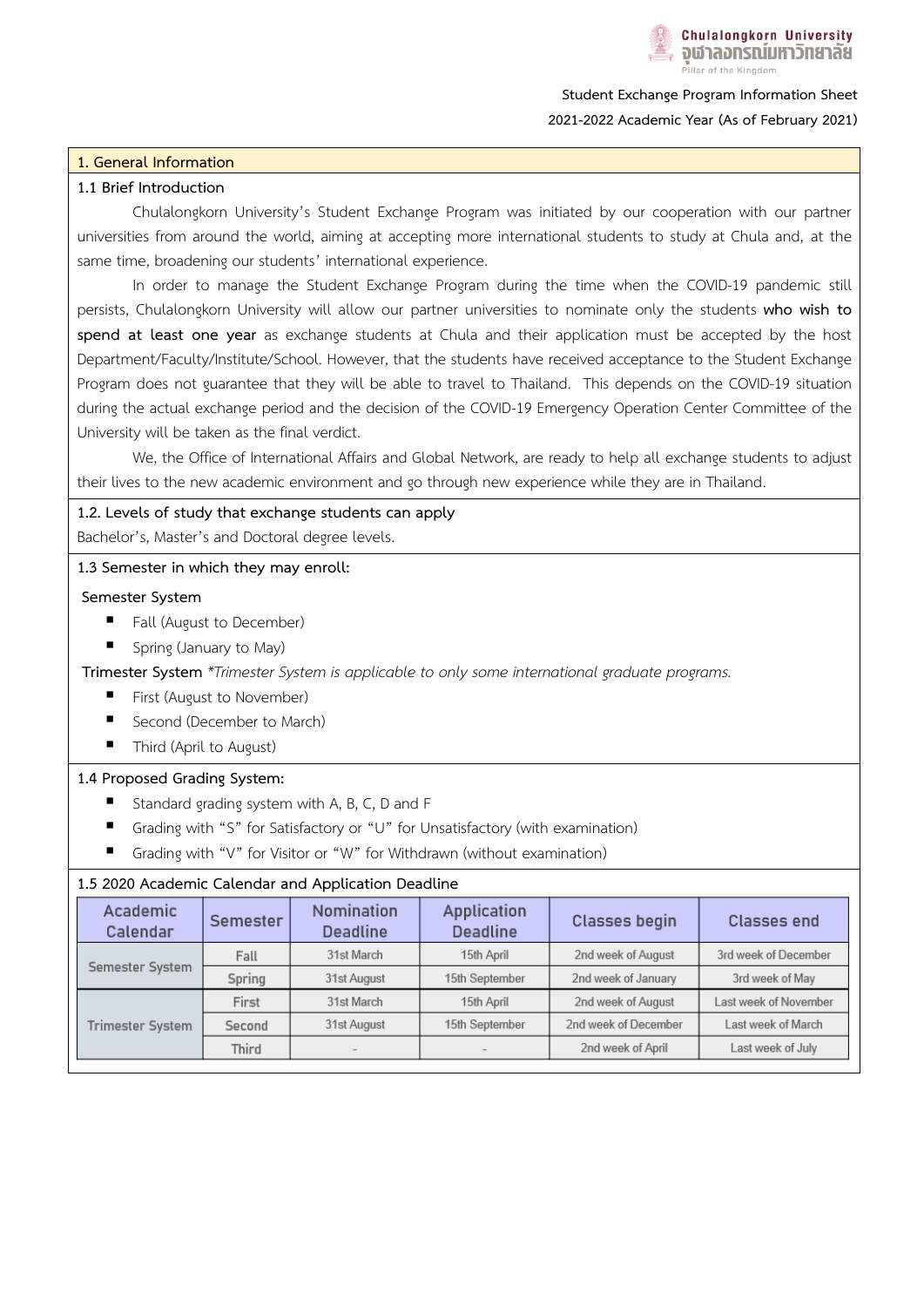# **Student Exchange Program Information Sheet 2021-2022 Academic Year (As of February 2021)**

# **2. Admission Requirements**

GPA requirement: preferable 2.75: a copy of an academic transcript is required to submit together with the application form. Required scores of English language test (The scores should not be more than 2 years):

**TOEFL:** iBT: 79

CBT: 213

PBT: 550

**IELTS:** overall band: 6.0 (overall band 7.0 for BALAC program)

Note: For those exchange students who wish to attend regular programs taught in Thai, they are required to be fluent in all four language skills – listening, speaking, reading and writing.

### **3. Application Information**

### **Step one: Online Nomination by Partner University**

Our nomination period starts on 1 March 2021. To nominate your students, please go to the link we have provided. Please give us your students' correct and current email addresses (both personal and academic accounts). **Step two: Online Application by Students**

 Right after you have submitted the nomination of your students, they will automatically receive our instruction by email. They are required to fill in and upload the documents in the online form. Without the following documents, your students' application will not be accepted:

1. A student's passport photo on a white background,

2. Two reference letters from academic advisors,

3. An official academic transcript (to be issued by the institute the students are attending),

4. An English proficiency score record (for non-native speakers of English),

 5. A copy of the first page of the passport, (The passport must be valid for at least 6 months before its expiry date and it is advisable that the validity of the passport should cover the students whole exchange period at Chulalongkorn University.)

6. A Statement of Purpose (SOP) of 500-800 words, and

7. A list of the courses offered by Chulalongkorn University that the students wish to attend.

Complete an application form before the deadline.

 **Due to the COVID-19 pandemic, the students have to submit the attachments of a COVID-19 infection prevention plan, a COVID-19 action plan in case of infection, and a plan showing overseas medical and treatment coverage together with a Statement of Purpose.** 

**4. On Campus Accommodation – Chulalongkorn University International House (CU-iHouse)**

### **Monthly rent (Studio 25 sq.m.)**

Available in both a single bedroom and a twin bedroom.

- A contract of 6-month to 12-month stay: THB 14,000 (~USD450)
- A contract of 1-month to 5-month stay: THB 15,000 (~USD490)

**Remark:** One-month room deposit and one-month rental fee must be paid in advance.